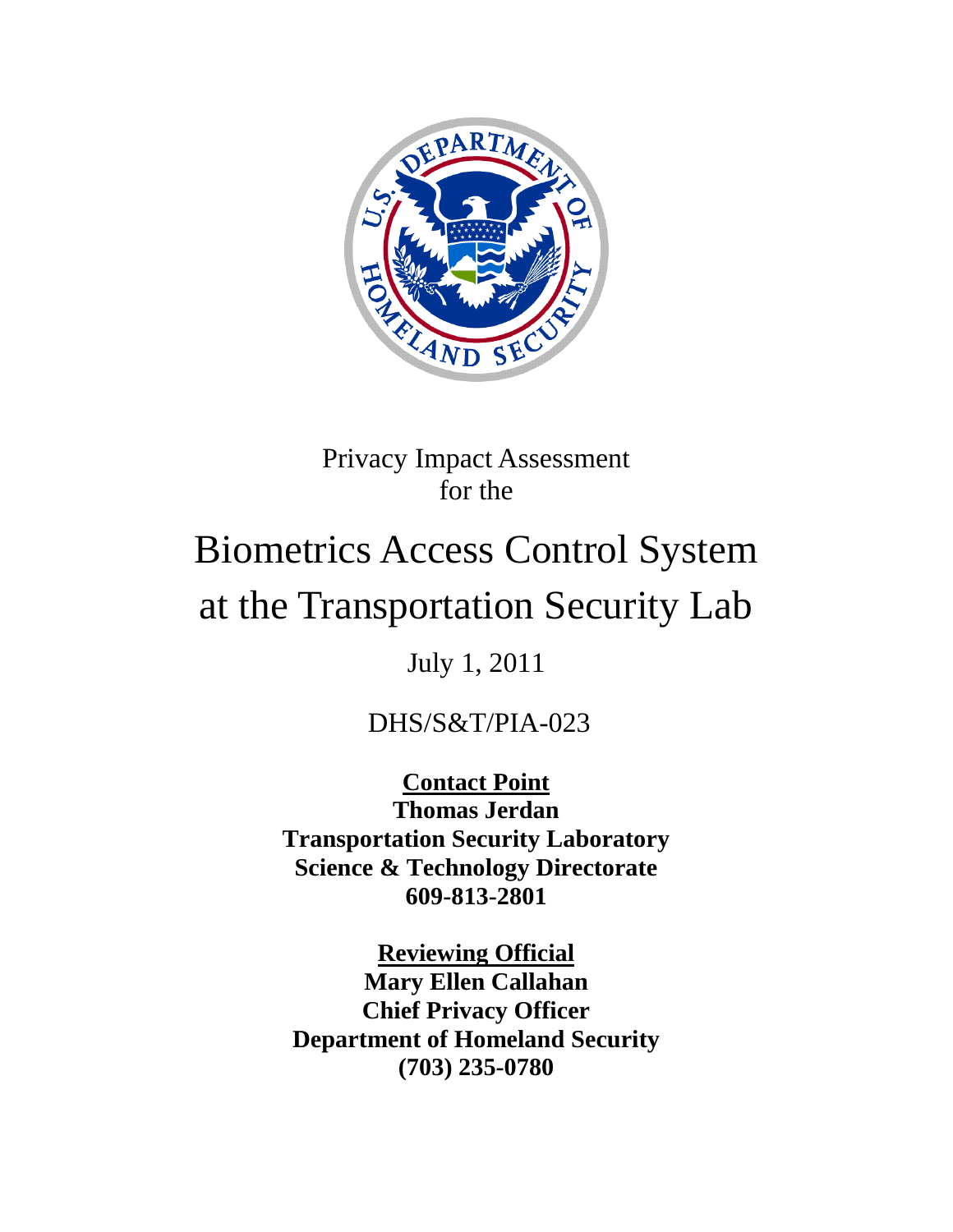

# **Abstract**

The Biometrics Access Control System is a building facilities access control system used at the Department of Homeland Security Science and Technology Directorate's Transportation Security Lab. The system relies on biometrics (fingerprint and iris recognition) to enhance the physical security of the lab and provides a demonstration of advanced technologies. The S&T TSL is conducting a Privacy Impact Assessment because personally identifiable information is collected during the testing and operational use of this system.

# **Overview**

The core mission of the Department of Homeland Security (DHS) Science and Technology Directorate (S&T) Transportation Security Laboratory (TSL) is to enhance homeland security by performing research, development, and validation of solutions to detect and mitigate the threat of improvised explosive devices. DHS S&T TSL is a resource for test and evaluation of new and emerging technologies in the field.

In fulfilling its mission, TSL is conducting operational testing on the Biometric Access Control Systems (BACS). Once the system is validated, TSL will deploy the system for operational use throughout the TSL facilities. The purpose of the BACS is to provide access control measures to the various facilities and laboratories on the TSL campus using biometric identifiers to ensure that only authorized employees, including contractors, have access to certain buildings and laboratories. Currently, employees of TSL use a contact smart card method of authentication for physical access to restricted areas of the facility. The contact smart card that resembles a credit card in size and shape are issued to individuals once they are certified to access specific laboratory locations**.** The smart cards' embedded microprocessor stores information on which specific buildings each individual is allowed access.

During the test and evaluation of BACS, TSL will implement a biometric system to run in tandem with the current contact smart card system to add an additional layer of physical security to laboratory locations. Once BACS is operational, the contact card system will only be used as a backup authentication system; BACS will become the primary access control system.

TSL will use two commercially-available biometric verification technologies, an iris image and fingerprint image recognition system, for the BACS. The system requires the user to present his/her finger or iris (depending on laboratory or building location) to the system, which is then saved and matched against a stored image, and employee information collected during prior enrollment process to verify the user's identity for authorized entry into laboratories and buildings, just as he/she would with a badge to access an entry point. Information collected during enrollment by the TSL system administrator includes name, phone number, email address, physical building location, and biometric (iris and/or fingerprint) template.

During the operational testing of the BACS, TSL system administrators will test and evaluate the system using TSL employees as voluntary participants. During this testing period, the voluntary participants will provide the TSL system administrators with their enrollment information. The participants provide their fingerprints and/or iris images, depending on the facility. The system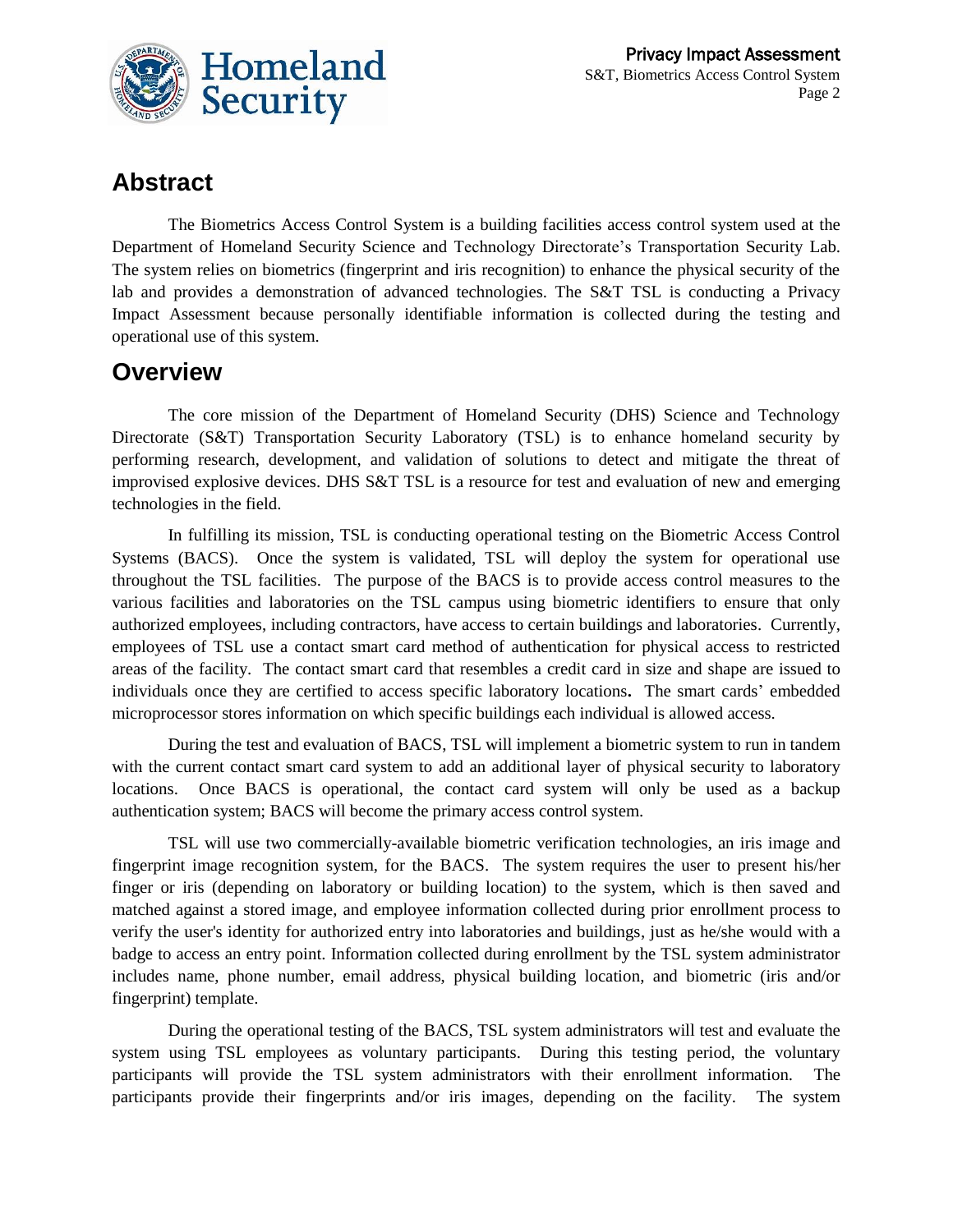

administrators use commercially-available technologies to capture and store the digital image of the fingerprints and/or iris scan. The system administrators will then match the enrollment information with the biometric information of the specific individual, which serves as the basis of identity verification. Throughout the course of the testing period, the participants will use the biometric system to access the TSL. For example, a volunteer will present their fingerprints to gain access to a building rather than their contact smart card.

After the operational testing of the BACS is complete, the TSL system administrators will analyze the research results, and make the appropriate changes to improve the operation and performance of the system. Once the testing phase is complete, the system administrators will determine when the system will be ready for operational deployment at TSL. TSL will transition the BACS to perform access control functions for the laboratories and buildings at the TSL campus. The BACS system will operate and function similarly, if not identically, to the system being tested. The enrollment information collected during the testing period will be maintained and used during the operational deployment of the system; this eliminates the need to recollect this information. If there are any changes to BACS after the test phase and before it becomes operational that impact the privacy protections detailed in this PIA, it will be updated to reflect those changes.

The BACS is a standalone system and is not connected to any other database or network during the testing and operational use of the system. The BACS system does not rely on any other network or system and will not be accessed remotely. During the testing and operational use, the BACS system is operated by TSL system administrators and security personnel who have completed DHS background and suitability investigations. Please see graphic below illustrating how each biometric access system works.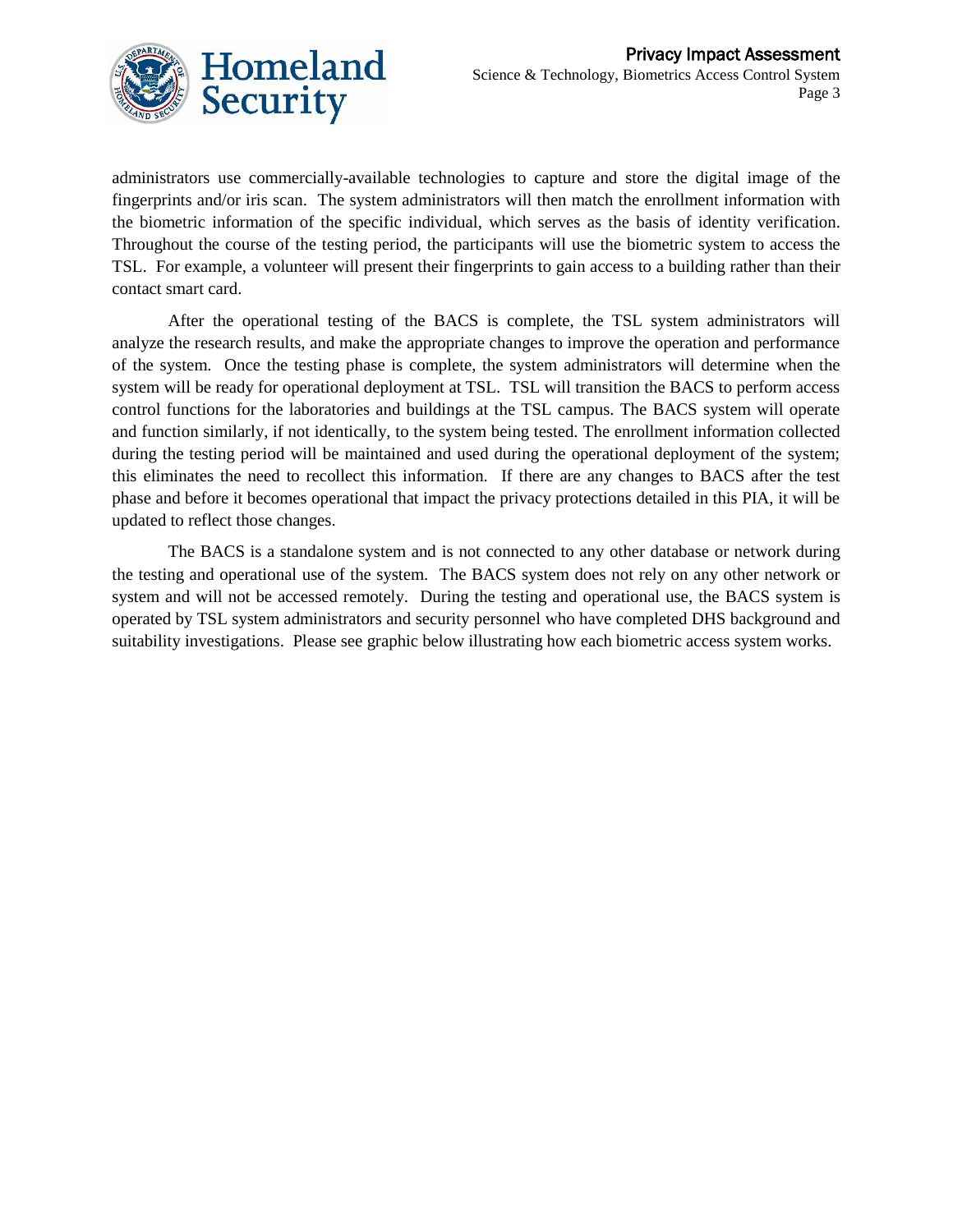

# Innometriks Fingerprint System Diagram

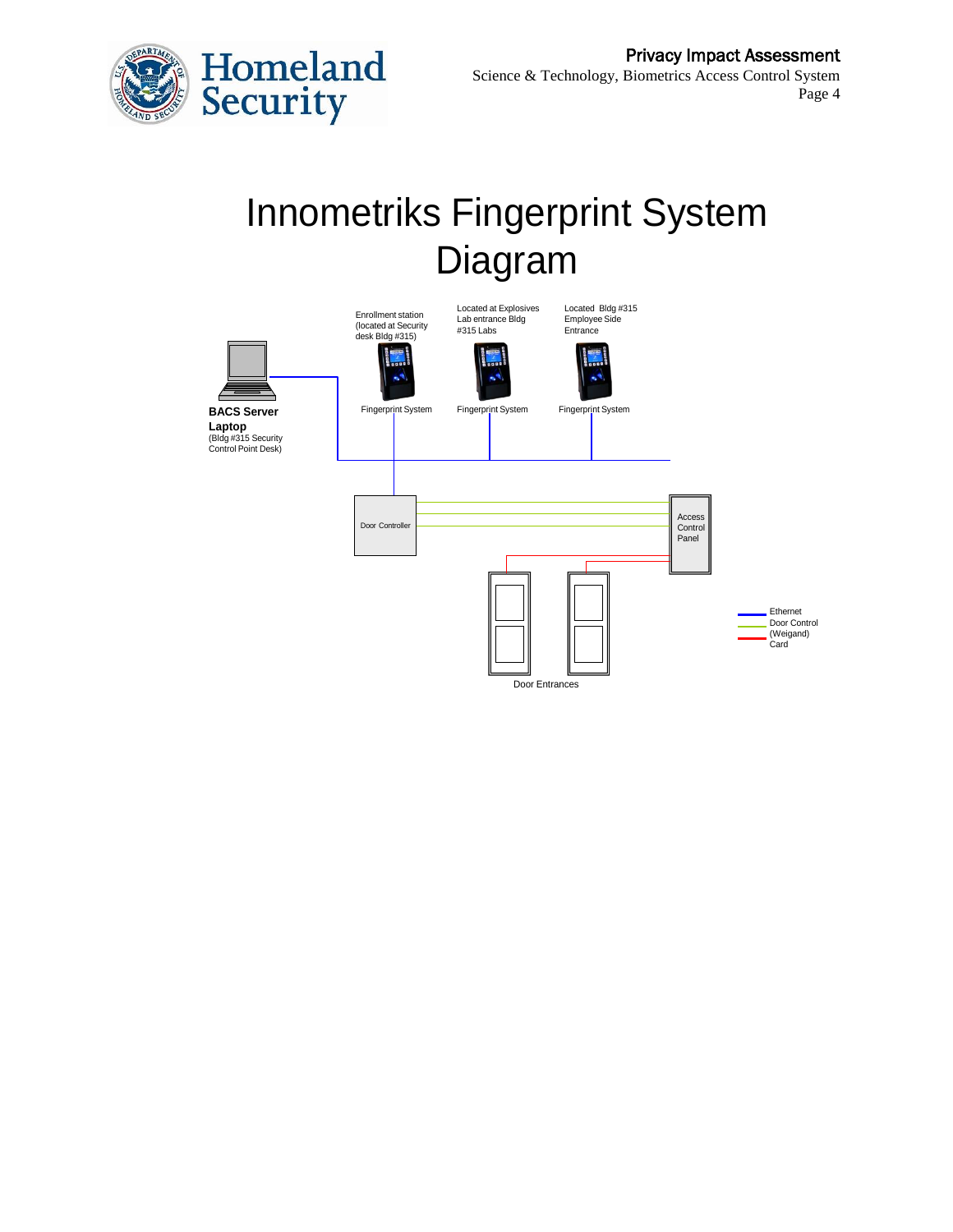

# **Section 1.0 Authorities and Other Requirements**

## **1.1 What specific legal authorities and/or agreements permit and define the collection of information by the project in question?**

The Homeland Security Act of 2002 [Public Law 1007-296, §302(4)] authorizes the Science and Technology Directorate to conduct "basic and applied research, development, demonstration, testing, and evaluation activities that are relevant to any or all elements of the Department, through both intramural and extramural programs." In exercising its responsibility under the Homeland Security Act, S&T is authorized to collect information, as appropriate, to support R&D related to improving the security of the homeland.

The Department's authority for this collection for the purpose of security of DHS property facilities is primarily 5 U.S.C. § 301 on Government Organizations and Employees; the Homeland Security Act of 2002; Executive Order (E.O.) 9397; E.O. 12968; and Title 41, Subtitle C, Chapter 101 Federal Property Management Regulations, issued July 2002.

# **1.2 What Privacy Act System of Records Notice(s) (SORN(s)) applies to the information?**

DHS has issued Systems of Records Notice (SORN) DHS/ALL – 024 for DHS Facility and Perimeter Access Control and Visitor Management which covers the collection of enrollment and biometric information for the purpose of providing access control measures for government facilities.

# **1.3 Has a system security plan been completed for the information system(s) supporting the project?**

The BACS system has a Security Plan (SP) in place and is maintained in DHS Trusted Agent FISMA (TAFISMA). The TSL-BACS SP will discuss the managerial, operational and technical controls that are in place to protect the system and the data contained within it. The SP will be in place for three years and then undergo a review. The SP also explains all preventative controls including physical security and technical safeguards, such as password protections and access controls, which are consistent with the information security and physical security requirements per DHS policy.

## **1.4 Does a records retention schedule approved by the National Archives and Records Administration (NARA) exist?**

Yes, the system is approved under General Records Schedule (GRS) 18, Item 22a for the retention of personal identity verification information, including biometric information, for no longer than five years after separation or transfer of the employee. However, when the TSL employee is no longer working at the facility, either during the pilot or operational use, the information is removed from the system.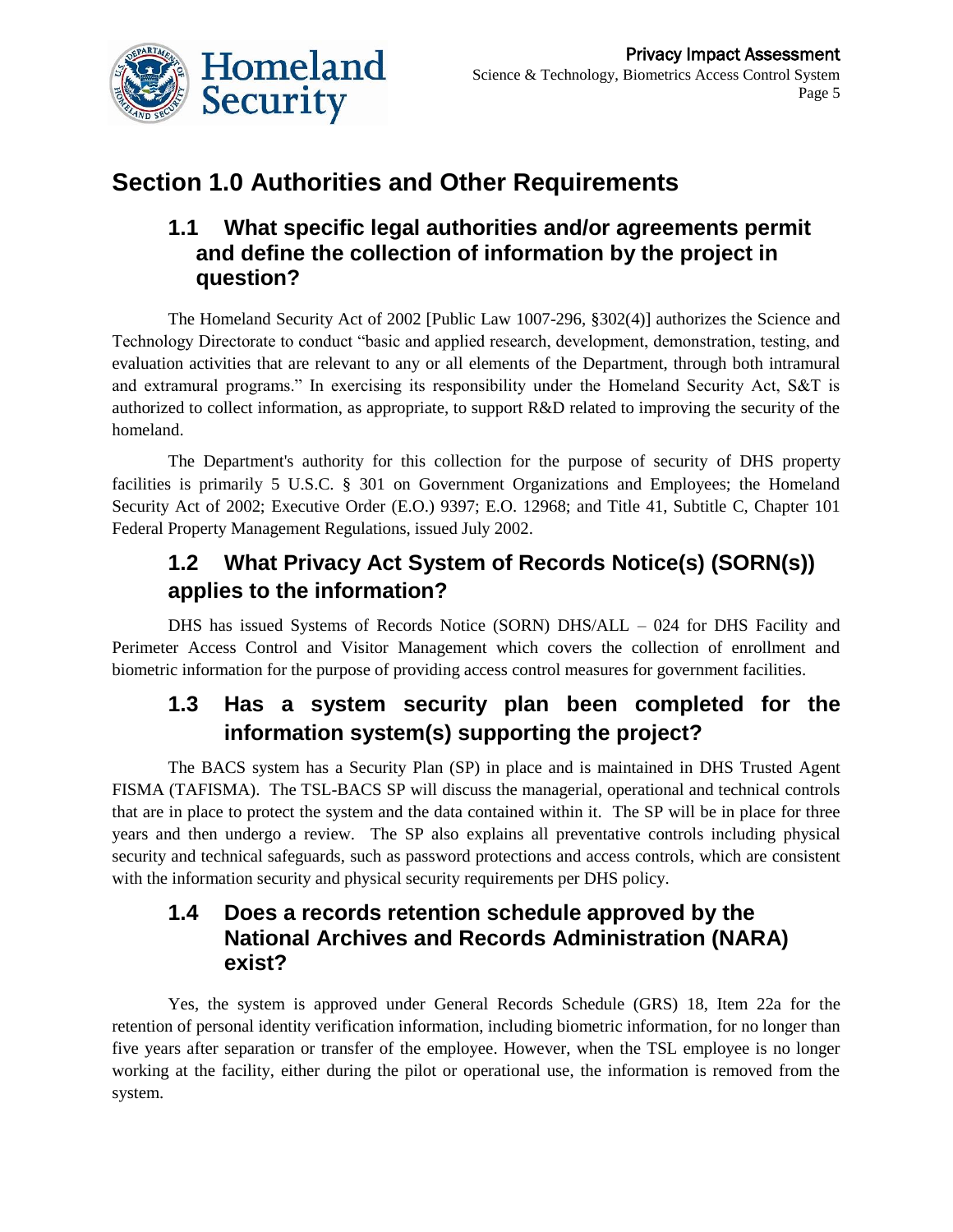

## **1.5 If the information is covered by the Paperwork Reduction Act (PRA), provide the OMB Control number and the agency number for the collection. If there are multiple forms, include a list in an appendix.**

This system administrator will only collect information from DHS employees and contractors working at TSL, therefore it is not covered by the Paperwork Reduction Act.

# **Section 2.0 Characterization of the Information**

The following questions are intended to define the scope of the information requested and/or collected, as well as reasons for its collection.

## **2.1 Identify the information the project collects, uses, disseminates, or maintains.**

The system administrator will collect and use employee and contractor names, work phone numbers, work email addresses, physical building locations, and biometric (iris and/or fingerprint) images.

## **2.2 What are the sources of the information and how is the information collected for the project?**

The system administrator will collect this information directly from employees and contractors. Employees and contractors provide this information during the enrollment process into the system. This system will be a new system to enhance the access control to the restricted areas of the lab.

## **2.3 Does the project use information from commercial sources or publicly available data? If so, explain why and how this information is used.**

The system does not use any commercial or publicly available data.

#### **2.4 Discuss how accuracy of the data is ensured.**

During both the operational testing and operational use phases of the BACS, employees have the opportunity to verify with the system administrator that all information collected and stored in the BACS server is accurate by manually reviewing all enrollee accounts in the system.

#### **2.5 Privacy Impact Analysis: Related to Characterization of the Information**

**Risk**: TSL may use the information for purposes other than what is stated in this PIA.

**Mitigation**: TSL will only collect and use the enrollment and biometric information of volunteers to test the operational effectiveness of the BACS system and, once deployed operationally,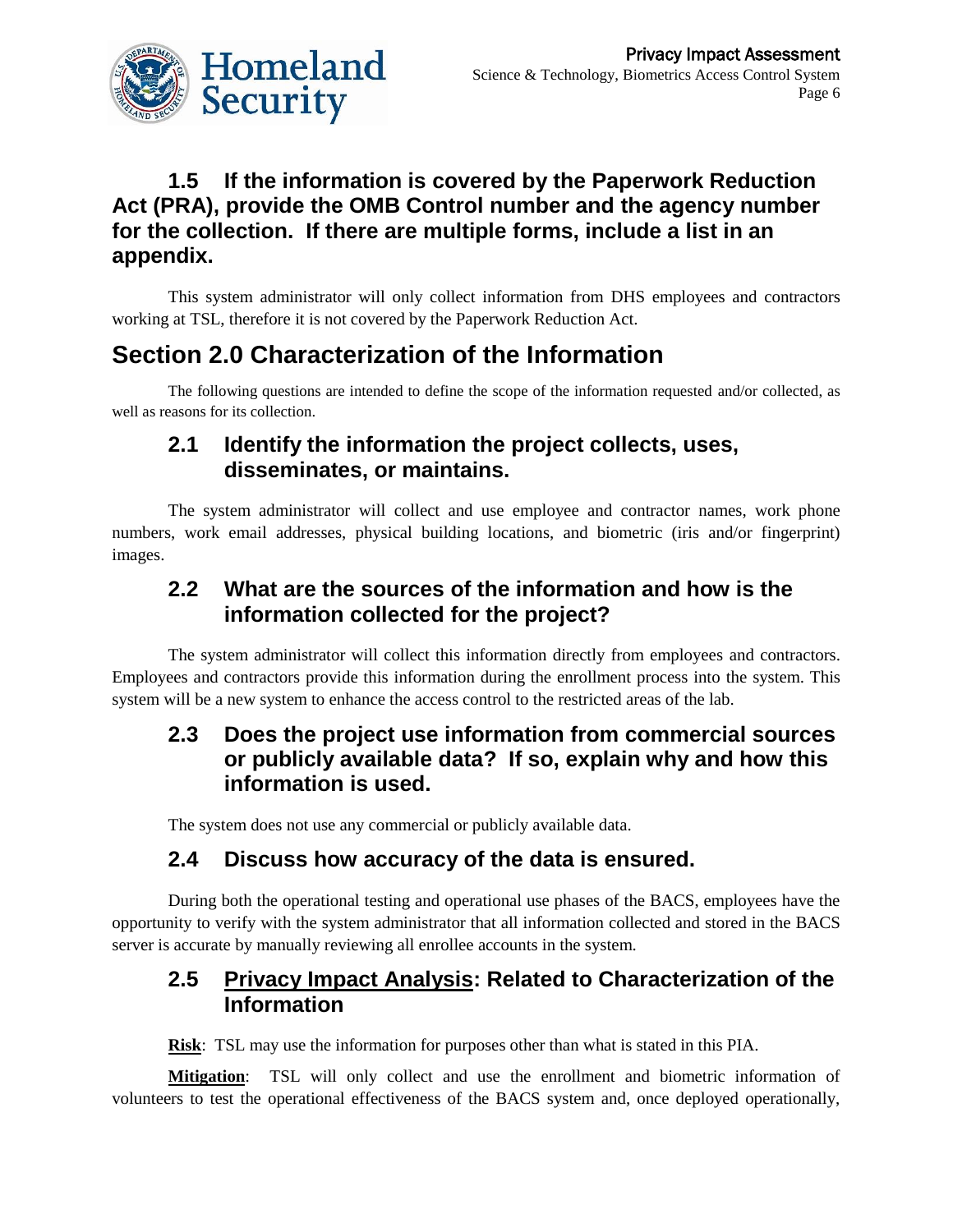

provide access controls to various laboratories and buildings on the TSL campus. With the exception of cases involving law enforcement investigations, there are no other uses for this information. TSL will not collect any additional information, other than the necessary enrollment and biometric information, during the operational testing and use of the BACS.

**Risk**: Unauthorized disclosure of the information.

**Mitigation**: The data collected is located on a standalone server and uses current DHS information security software tools to lock down the system to ensure limited access to this information. System administrator(s) and DHS security personnel are the only users who have access to the system server.

# **Section 3.0 Uses of the Information**

The following questions require a clear description of the project's use of information.

## **3.1 Describe how and why the project uses the information.**

BACS provides TSL with an additional layer of security, helping verify only authorized DHS personnel enter building facilities.

## **3.2 Does the project use technology to conduct electronic searches, queries, or analyses in an electronic database to discover or locate a predictive pattern or an anomaly? If so, state how DHS plans to use such results.**

This system does not use technology to conduct search, queries or analyses.

## **3.3 Are there other components with assigned roles and responsibilities within the system?**

No.

#### **3.4 Privacy Impact Analysis: Related to the Uses of Information**

**Risks**: Unauthorized users may view the stored enrollment and biometric information or use the information for unauthorized purposes.

**Mitigation**: Only authorized personnel with a need-to-know will have access to the enrollment and biometric information. In addition to the system administrator, authorized personnel include the information system security officer (ISSO) and the security personnel. The ISSO access the system to conduct weekly audits to ensure there is no suspicious activity or inappropriate use or access of the data. Security personnel will also have access to the information and the server system in order to operate the system. Access to the BACS will be restricted using user name and password protections.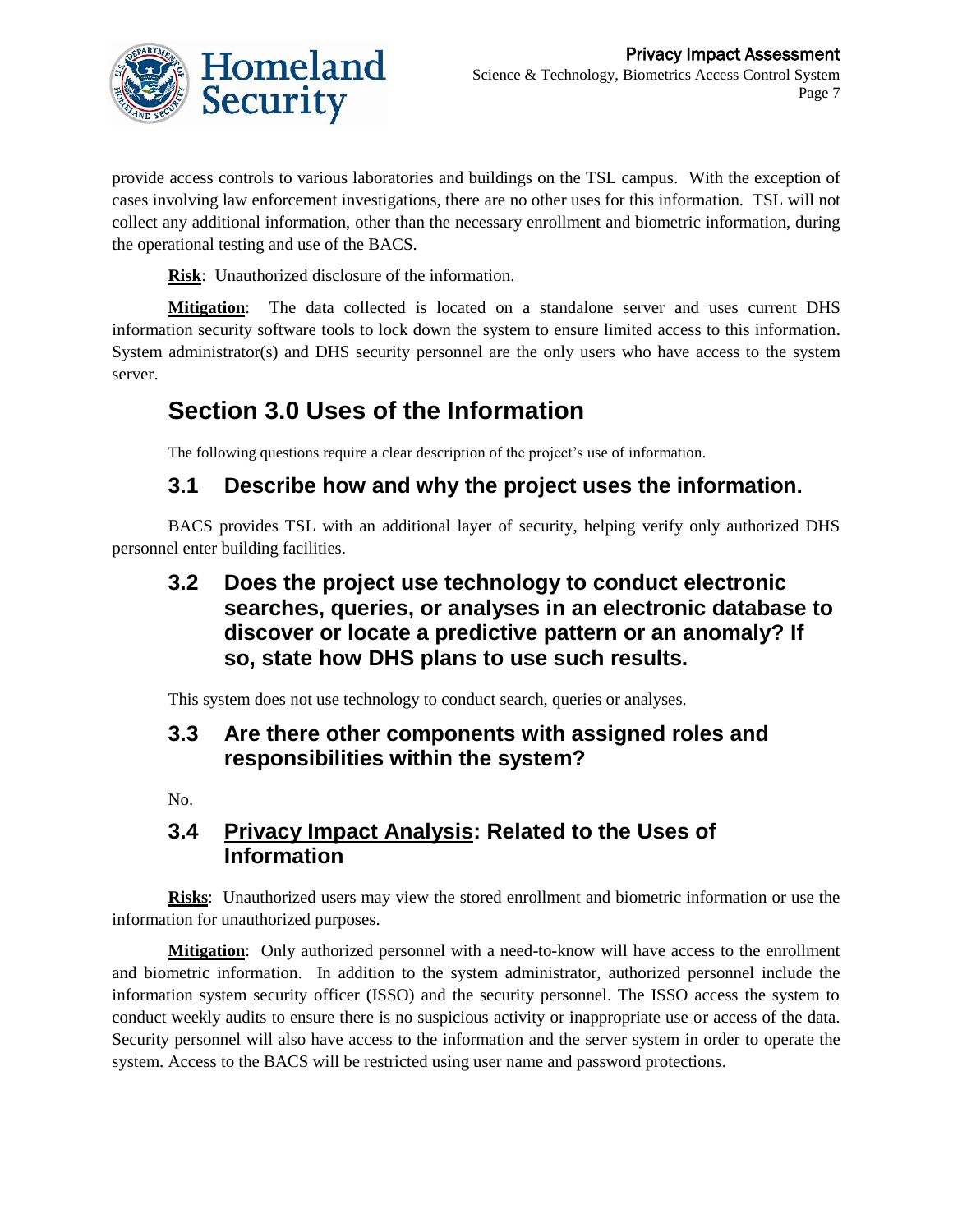

Data may be shared with law enforcement on a case-by-case basis, such as an investigation of a potential security incident; requests of this nature will be coordinated through TSL security prior to disclosing the information.

# **Section 4.0 Notice**

The following questions seek information about the project's notice to the individual about the information collected, the right to consent to uses of said information, and the right to decline to provide information.

## **4.1 How does the project provide individuals notice prior to the collection of information? If notice is not provided, explain why not.**

An official email message is distributed to all TSL employees and contractors. The email describes the purpose of the system, the data elements collected and used, and the security measures taken to protect the data. New TSL employees and contractors are provided this information during the orientation process.

A Privacy Act (e)(3) notice is also provided at the time of data collection.

## **4.2 What opportunities are available for individuals to consent to uses, decline to provide information, or opt out of the project?**

All TSL federal employees and support contractors have a right to decline to provide information during the operational tests of the BACS. However, for the operational use of the BACS, if individuals decline to provide information they will not be processed for the enrollment portion, thus individuals will not be able to access particular buildings or areas of the lab. If an employee is unable to provide a usable fingerprint or iris scan, he/she can still access the TSL buildings using the smart card reader or be escorted by security personnel. The latter is the same procedure currently used when an employee's smart card is not working properly.

# **4.3 Privacy Impact Analysis: Related to Notice**

**Risk**: Employees or contractors are not provided sufficient notification of data collection.

**Mitigation**: Notice will be provided to all individuals at the time of enrollment which includes background information on the system and its use as an additional measure of security for access control. The notice includes how the user's biometric information is used and retained for testing and/or operational use and an additional statement which cites S&T's legal authority to collect such information.

# **Section 5.0 Data Retention by the project**

The following questions are intended to outline how long the project retains the information after the initial collection.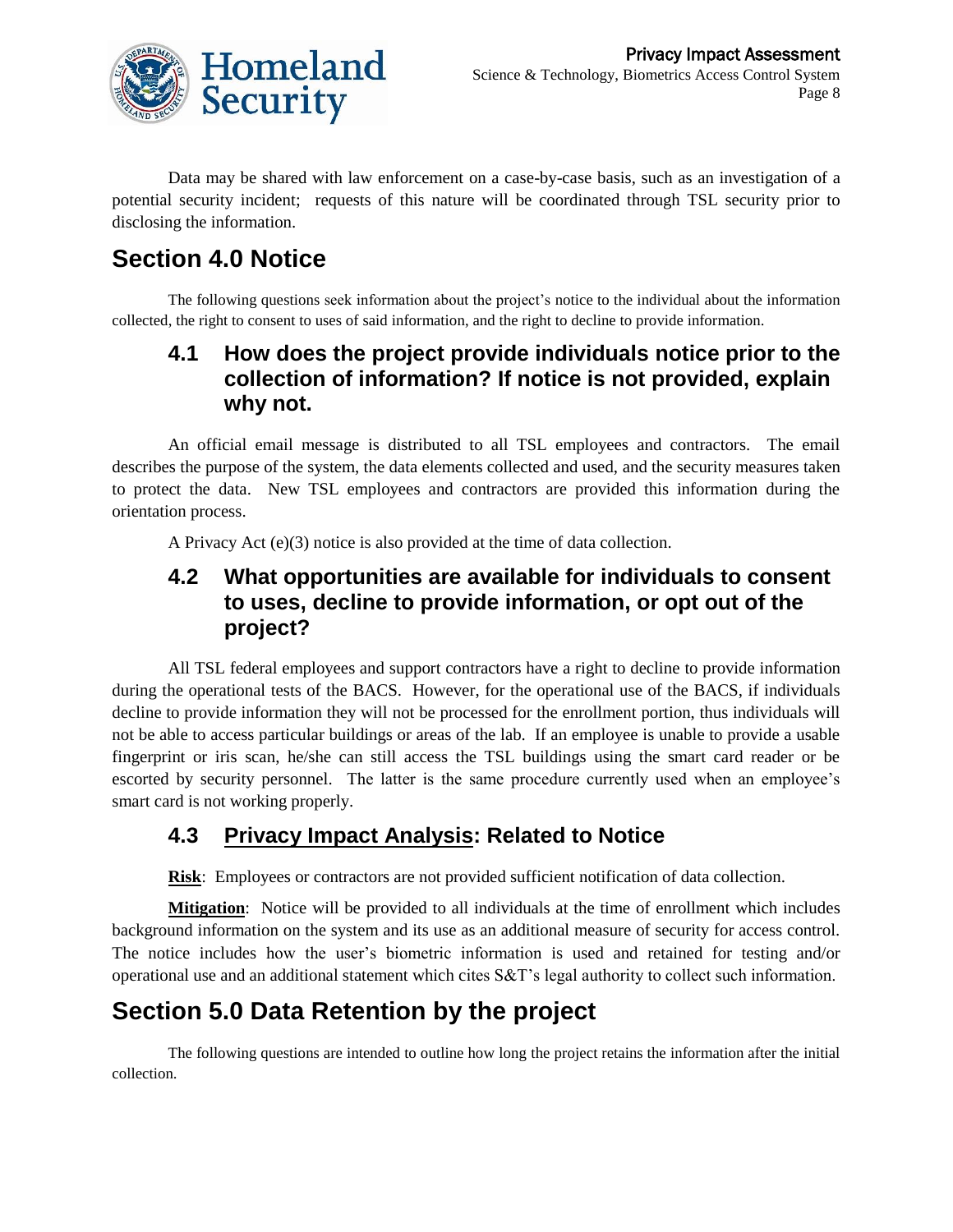

# **5.1 Explain how long and for what reason the information is retained.**

The data that is captured for this system are retained as long as the employee remains employed at the facility. The retention schedule allows the data to be retained for no longer than five years, however TSL policy provides that once the employee leaves, is terminated or access is no longer needed, their account information is deleted and no longer maintained on the system. This is done upon notification from the employee's supervisor or the TSL security staff and the data are then permanently deleted from the system. The system is reviewed weekly by the ISSO who works with the system administrator to ensure an accurate database is maintained.

There are no paper documents collected during the enrollment process into this system. The enrollment process is done in person with the system owner and employee.

# **5.2 Privacy Impact Analysis: Related to Retention**

**Risk**: Data are retained indefinitely, even after the employee is no longer with TSL, putting it at risk for unauthorized disclosure.

**Mitigation**: Data are removed after the individual is no longer employed at TSL.

# **Section 6.0 Information Sharing**

The following questions are intended to describe the scope of the project information sharing external to the Department. External sharing encompasses sharing with other federal, state and local government and private sector entities.

## **6.1 Is information shared outside of DHS as part of the normal agency operations? If so, identify the organization(s) and how the information is accessed and how it is to be used.**

TSL does not normally share this information with any external organizations. However, data may be shared with law enforcement on a case-by-case basis, such as an investigation of a potential security incident.

## **6.2 Describe how the external sharing noted in 6.1 is compatible with the SORN noted in 1.2.**

Sharing information with law enforcement agencies is compatible with DHS/ALL-024 SORN, routine use J.

## **6.3 Does the project place limitations on re-dissemination?**

TSL may share information during investigations conducted by law enforcement on a case-bycase basis.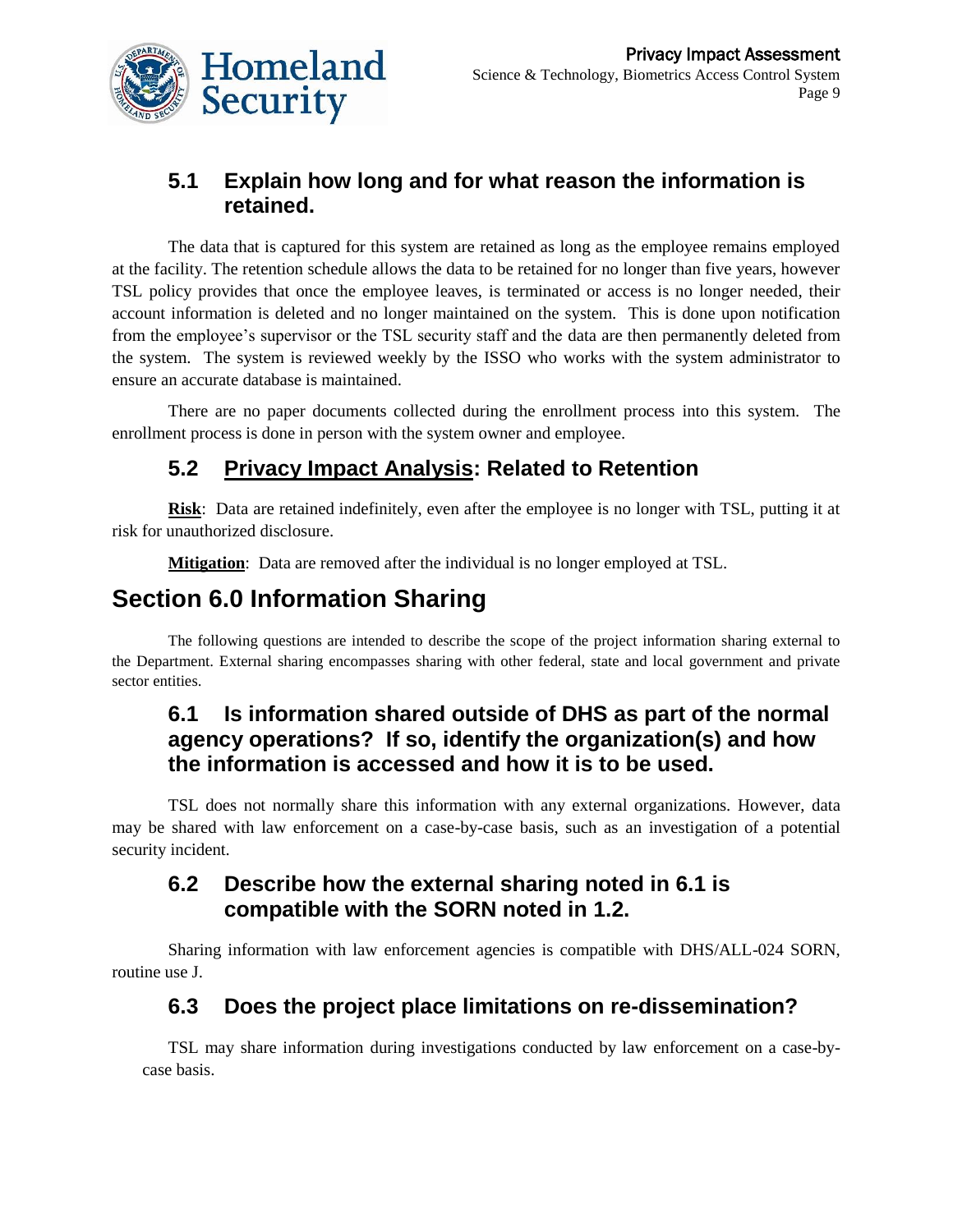

## **6.4 Describe how the project maintains a record of any disclosures outside of the Department.**

TSL does not share this information with any external organizations except as noted above. If law enforcement requires data on this system they will work through TSL security who ensure requests are in writing and maintained on file by the system owner.

# **6.5 Privacy Impact Analysis: Related to Information Sharing**

Risk: Information may be disclosed to external entities, who may use information for unauthorized purposes.

Mitigation: TSL only shares information in limited situations of supporting law enforcement investigations. TSL shares information on a case-by-case basis, and in accordance with the DHS/ALL-024 SORN.

# **Section 7.0 Redress**

The following questions seek information about processes in place for individuals to seek redress which may include access to records about themselves, ensuring the accuracy of the information collected about them, and/or filing complaints.

#### **7.1 What are the procedures that allow individuals to access their information?**

Individuals can contact the system administrators if they wish to obtain access to their information.

#### **7.2 What procedures are in place to allow the subject individual to correct inaccurate or erroneous information?**

The employee confirms at the time of data collection that their information is correct.

The employee can contact the system administrator who will make any changes to the system if there any typographical or inaccurate data provided by the employee at the time of data collection. If during both the testing or after the system is deployed, an employee is somehow unable to provide a viable fingerprint or iris image, the card reader access is still available. Also, in the event an access card cannot be issued to the employee, the TSL security staff will provide escorted access to the areas the employee is cleared to enter.

The data is reviewed by the system administrator to ensure accuracy of the data entered into the system. Also, the system ISSO reviews the system weekly and looks for inaccuracies.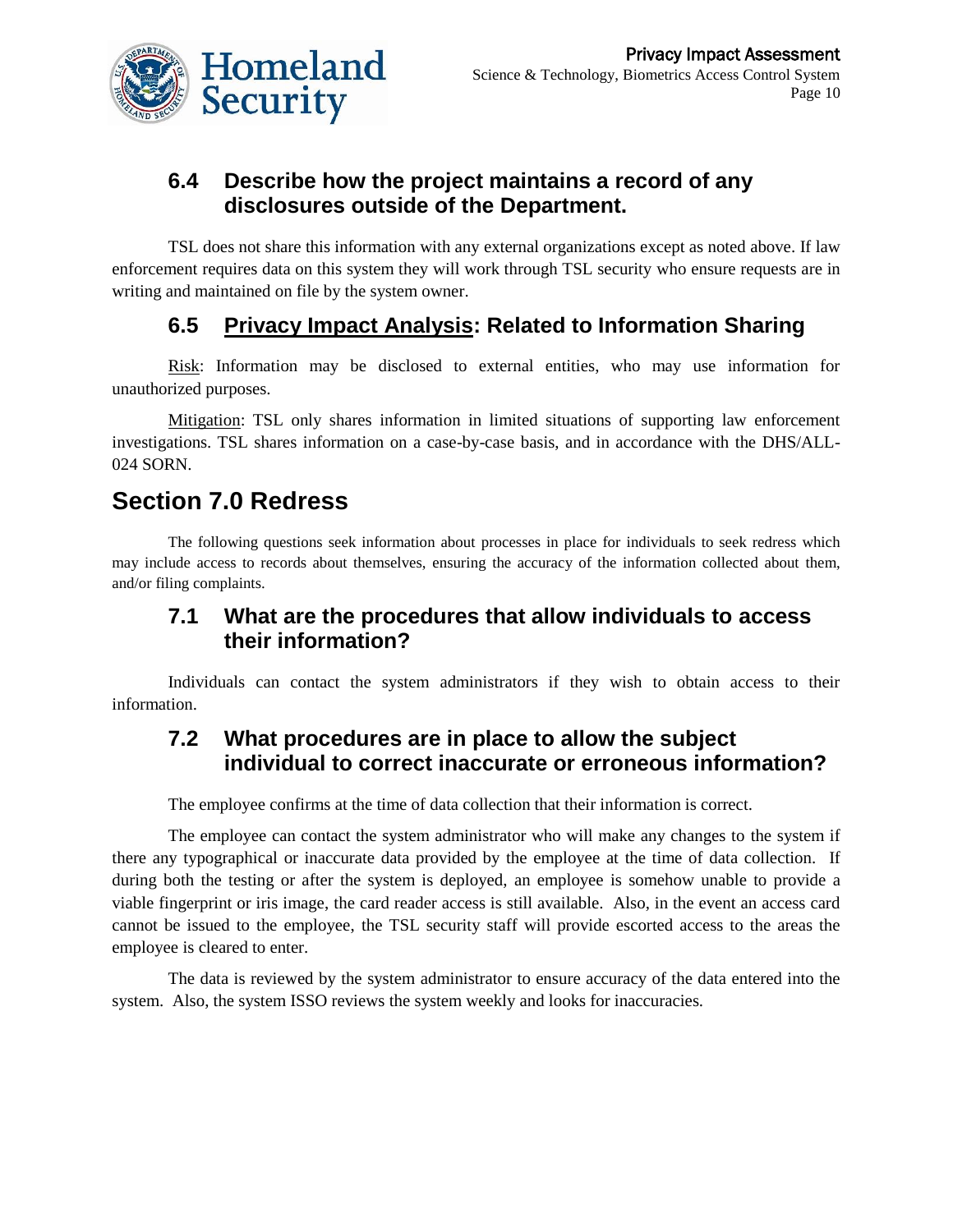

# **7.3 How does the project notify individuals about the procedures for correcting their information?**

The system administrators will provide their contact information at the time of data collection and inform employees to contact them with questions or to correct collected information. The system administrator will also confirm data accuracy before the employee's BACS account is finalized.

The employee is notified via email that a change has been made to the system and to contact the system administrator for specific details.

# **7.4 Privacy Impact Analysis: Related to Redress**

Given the available procedures for correcting inaccurate or erroneous information described above, no additional redress mechanisms are provided. Individuals will have the opportunity to correct any inaccurate or erroneous information by working directly with system administrators and their supervisors.

# **Section 8.0 Auditing and Accountability**

The following questions are intended to describe technical and policy based safeguards and security measures.

## **8.1 How does the project ensure that the information is used in accordance with stated practices in this PIA?**

Only the system administrators, ISSO, and security officers will have access to the information in the BACS. System administrators and security officers are required by DHS policies to abide by all privacy and information security regulations. The TSL ISSO has access to the system to perform weekly audits.

## **8.2 Describe what privacy training is provided to users either generally or specifically relevant to the project.**

All employees receive the DHS privacy and information security training annually. This is a mandatory requirement and the training records are maintained by the facility's human resources staff and the ISSO.

## **8.3 What procedures are in place to determine which users may access the information and how does the project determined who has access?**

Access to the BACS database is limited to the system administrator, the ISSO, and security officers. Ultimately, the system owner controls who is granted access to the system.